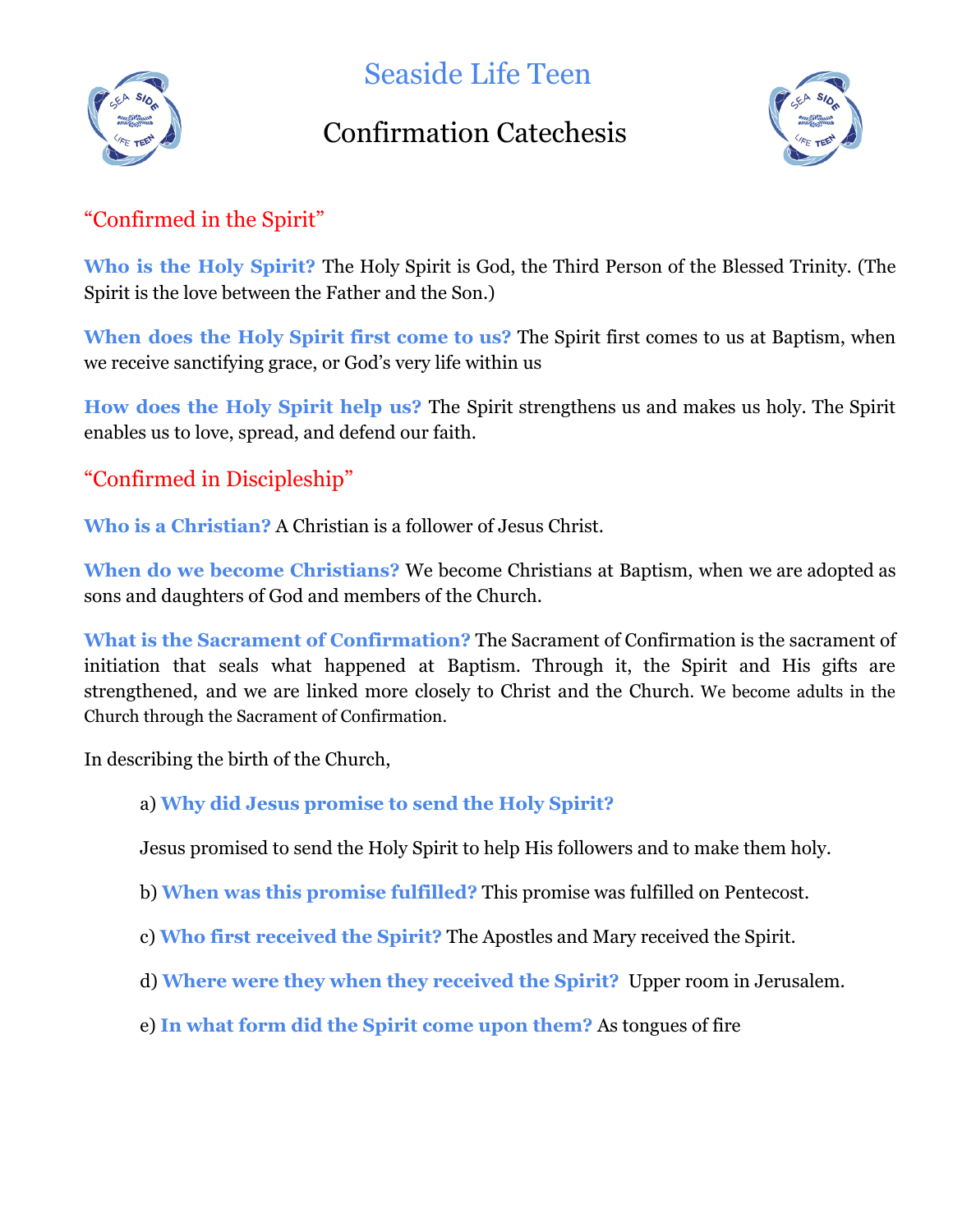#### **Name the four characteristics of the early Christians**.

a) community – living and praying together ; sharing common bonds

b) message - learning from the Apostles; proclaiming the Good News

c) worship – praying in the Temple; breaking bread (celebration of the Mass) as Jesus commanded them too

d) service – loving one another; caring for the poor, orphaned, widow etc.

**What are sacraments?** "The sacraments are efficacious signs of grace, instituted by Christ and entrusted to the Church, by which divine life is dispensed to us (Catechism #1131)." Sacraments are outward signs of inward grace instituted by Christ and given to the Church for the sanctification of her members. They are special encounters with Christ that help us grow in grace.

**Why did Jesus give his Church the sacraments?** Jesus gave His Church the sacraments to continue His saving work and to build up the community of believers.

**What are the three Sacraments of Initiation?** The three Sacraments of Initiation are Baptism, Confirmation, and Eucharist. We are adopted as children of God in Baptism, strengthened in Confirmation, and nourished by the Eucharist.

**How does Confirmation help us?**

- a) increases the life of the Spirit within us;
- b) strengthens us to profess, defend, and spread the faith;
- c) empowers us to give witness to Jesus and to carry on His mission;
- d) links us more closely with Christ and the Christian community.

**Why can Baptism and Confirmation be celebrated only once?** At Baptism and Confirmation you are marked with a permanent character that nothing can remove so there is no need to receive it more than once.

**What are the signs of Confirmation?** The signs of Confirmation are the laying on of hands, anointing on the forehead with oil (chrism) by the bishop and the words "Be sealed with the gift of the Holy Spirit."

**What is chrism and when is it consecrated?** Chrism is perfumed oil. It is usually consecrated at the Chrism Mass on Holy Thursday in the Cathedral.

**Where do the words "Be sealed" come from and what do they mean?**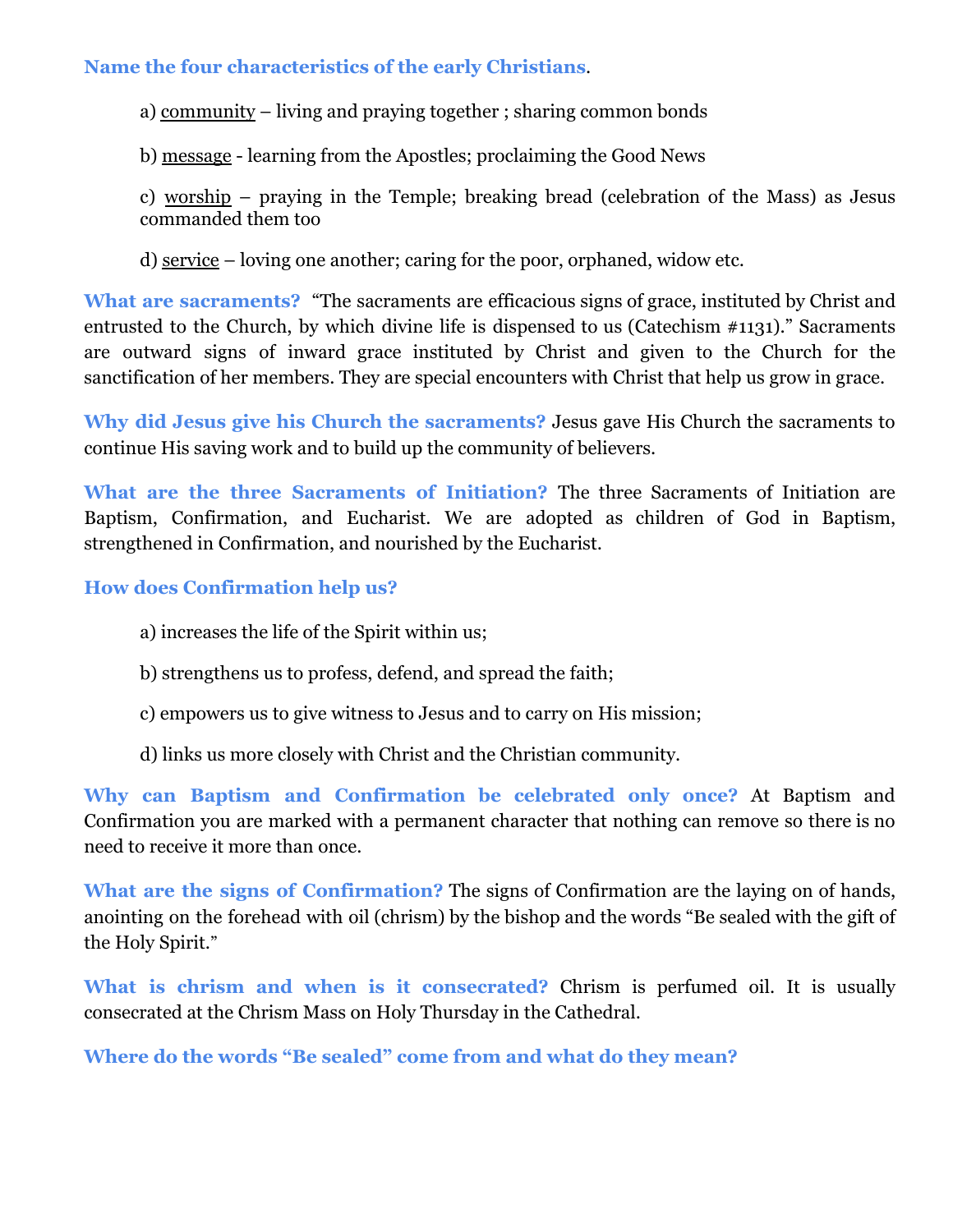These words "Be sealed" communicate that God Himself has placed His stamp on us. It can be thought of as a family seal. It was common in the past for families to have seals that were specific to their family and served as a form of identification. In Confirmation, God marks us as His own.

## **What special preparation should a candidate make to receive Confirmation?**

- a) pray and celebrate the sacraments,
- b) read and live the Scriptures, particularly the Gospels,
- c) be guided and supported by Catholic Christians,
- d) and study the faith.

**What is the role of a sponsor?** The role of a sponsor is to help the candidate live his or her faith and be a good example of Catholic Christian life. The sponsor presents the candidate to the bishop for anointing.

**What are the requirements to be a sponsor at Confirmation?** To be a sponsor at Confirmation, a person must be

- a) a practicing Catholic;
- b) at least 16 years old;
- c) fully initiated by Baptism, Confirmation, and the Eucharist in the Catholic Church;
- d) and, if married, in a valid marriage.

## "Confirmed in Holiness"

**Name and define the gifts of the Holy Spirit.** The gifts of the Holy Spirit are wisdom, understanding, right judgment (counsel), knowledge, courage (fortitude), reverence (piety), and wonder and awe (fear of the Lord).

a) **The gift of wisdom** enables you to see life from God's point of view, recognizing the real value of persons, events, and things.

b) **The gift of understanding**, gives you insight into the truths of faith and being a follower of Jesus. It helps you to make right choices in your relationships with God and others.

c) **The gift of right judgment**, or counsel, helps you seek advice and to be open to the advice of others. Right judgment also helps you give and receive advice.